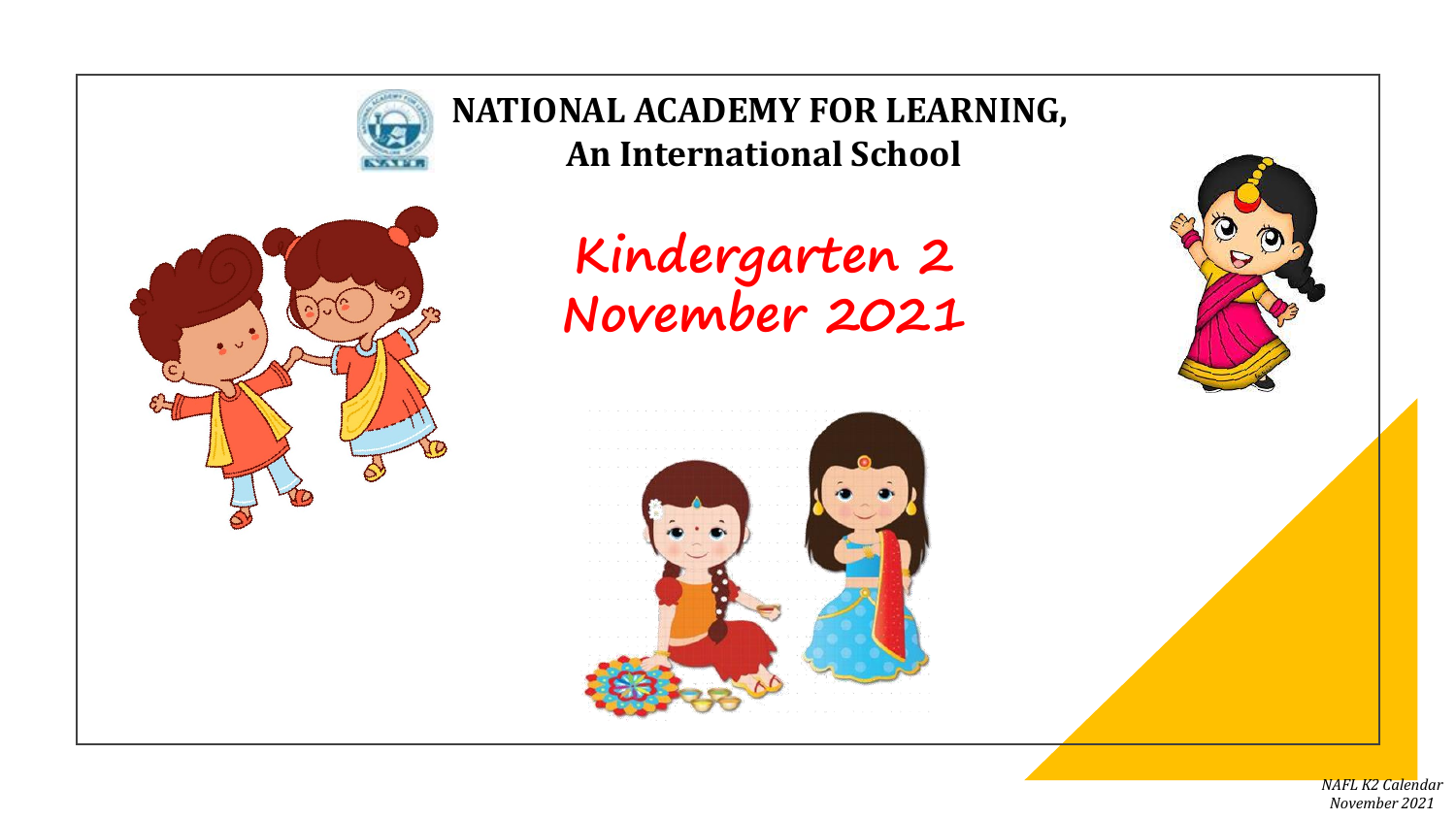|                                                                                                                                                   | Literacy<br>1. Yellow series books<br>2. /oa/, /ou/, /ow/, /oi/ and /oy/<br>words<br>3. Sight Words<br>4. Alternate Spellings (c, k and ck)<br>5. Double terminal consonants<br>(II,ss,ff,zz)<br>6. Singular and Plural<br>7. Articles (a, an)<br>8. Simple Sentences (This, That) |                                                                                                       |
|---------------------------------------------------------------------------------------------------------------------------------------------------|------------------------------------------------------------------------------------------------------------------------------------------------------------------------------------------------------------------------------------------------------------------------------------|-------------------------------------------------------------------------------------------------------|
| Numeracy<br>1. Number Names (11 to 20)<br>2. Skip Counting (10's / 5's)<br>3. Sequencing<br>4. Measurement and<br>Comparison – Heavy and<br>Light |                                                                                                                                                                                                                                                                                    | Environmental Science<br>. Water<br>Sources<br>· Uses<br>· Sink or Float<br>• What Dissolves in water |

*November 2021*

Ħ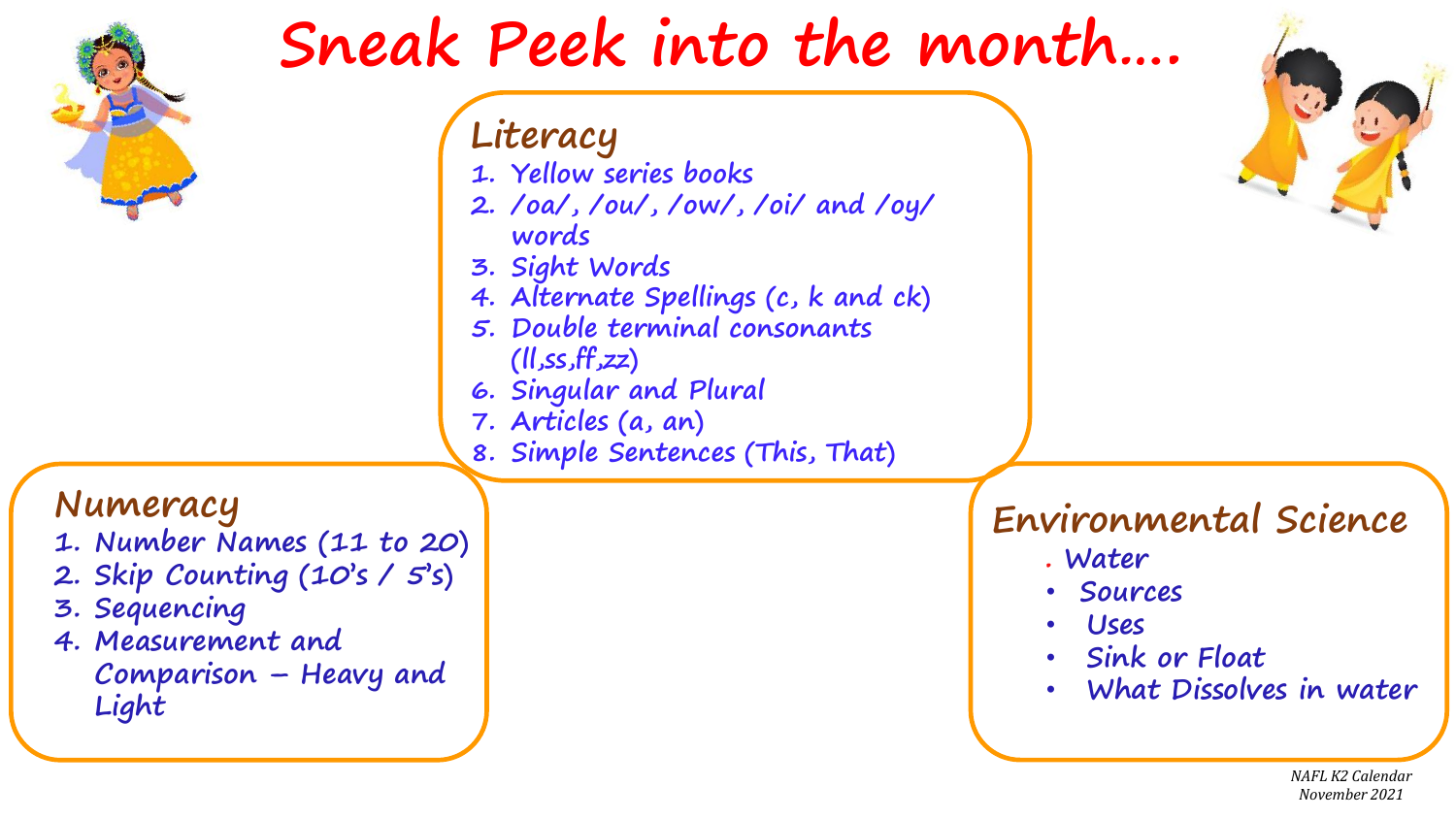

*NAFL K2 Calendar October 2021*